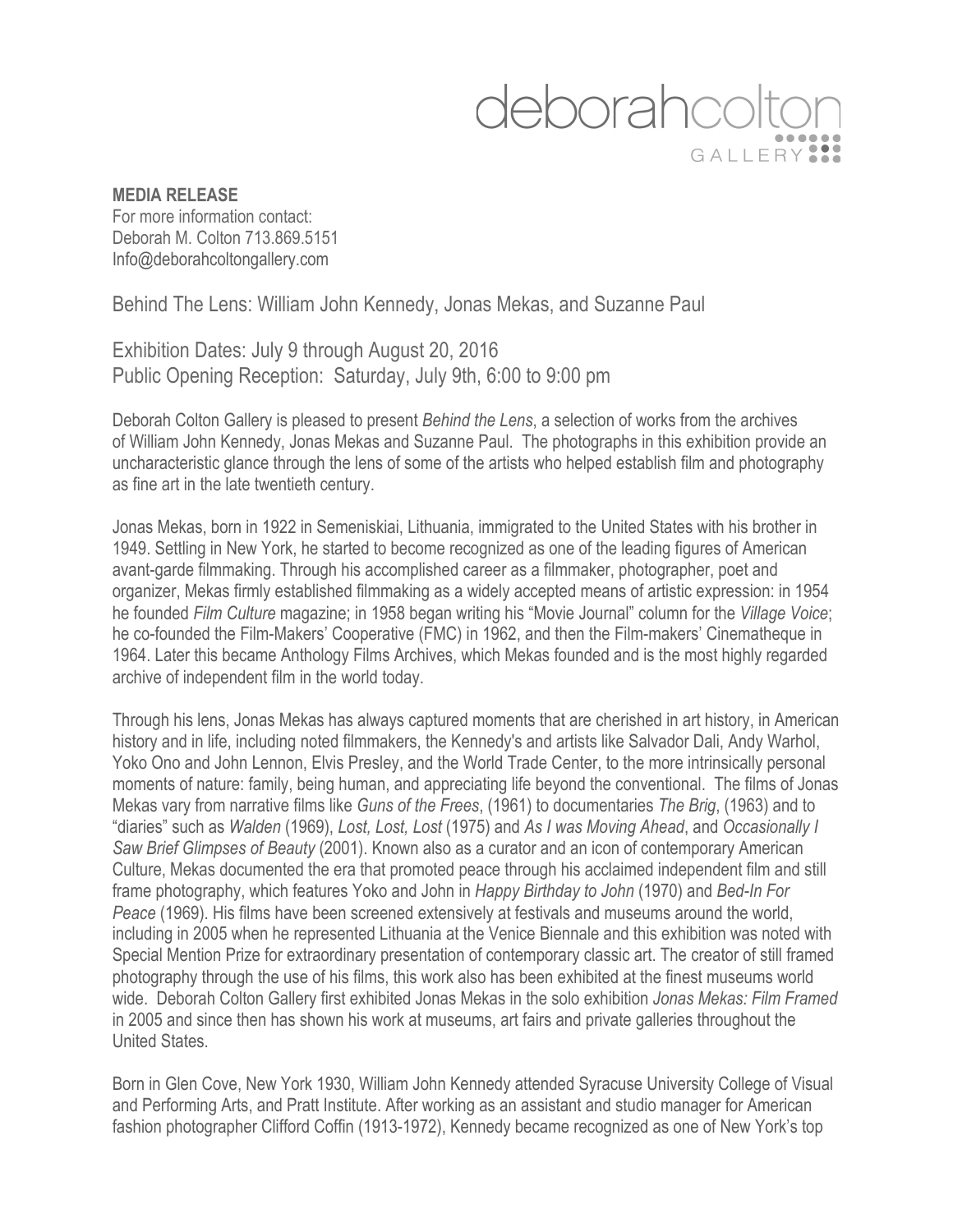freelance editorial photographers. With his work featured in world-renowned publications such as *LIFE*  magazine and *Sports Illustrated*, Kennedy's work also laid a foundation in the commercial field. He created corporate campaigns for national and international clients, most popularly Avon, GE, IBM, RJR Nabisco, American Express, and Xerox. Although these commercial projects gave Kennedy a nice lifestyle and they refined his photographic skill, his love for fine art photography endured and remained his true passion.

Through such photographic work, Kennedy reveals the human side of his subjects with a genuine, artistic approach, capturing artists on the rise in the early 1960s, including Andy Warhol, Robert Indiana, James Rosenquist, Roy Lichtenstein, Henry Geldzahler, Dorothy Miller, Claes Oldenburg and Eleanor Ward. First shown in 1967 at Sydney Janis Gallery in New York, this work was not on public view until 2007. Since then, William John Kennedy's work has been shown in biennials and exhibitions around the world, from Moscow to London, Miami to Pisa and can be found in the permanent collections of The Andy Warhol Museum, Whitney Museum of American Art, the Indianapolis Museum of Art, and the Detroit Institute of Arts, among many others. Deborah Colton Gallery introduced William John Kennedy's work to both Houston and Dallas in 2011.

Born in Houston, Texas in 1945, Suzanne Paul practiced photography from the age of nine. Paul received her BFA from the University of Houston in 1968 and did graduate work at the University of California, Berkeley. Coming back to Houston, Paul became an important part of the Houston art world: capturing the artists, the patrons, the curators, the museum directors and gallery owners starting in the mid-70's. Documenting so much of Houston's art history, and moments in New York while living there also, Suzanne Paul was always at every event that was noteworthy with her camera. Suzanne Paul's ability to capture the essence of people also contributed to her vast accomplishments, including solo exhibitions at the Contemporary Art Museum of Houston, the Museum of Fine Arts, Houston, the Fort Worth Art Museum, the Galveston Arts Center and the University of California in San Francisco. Paul's photographic works have been regularly featured in both solo and group presentations by FotoFest International since its founding in 1983 including the most noteworthy solo, *Being Human*. Deborah Colton Gallery has been representing the Estate of Suzanne Paul and has been protecting her archives and exhibiting Paul's work since her passing in 2005.

Deborah Colton Gallery is founded on being an innovative showcase for ongoing presentation and promotion of strong historical and visionary contemporary artists world-wide, whose diverse practices include painting, works on paper, sculpture, video, photography, performance, conceptual future media and public space installations. The gallery aspires to provide a forum through connecting Texas, national and international artists to make positive change.

> **2445 North Boulevard Houston, Texas 77098 www.deborahcoltongallery.com**